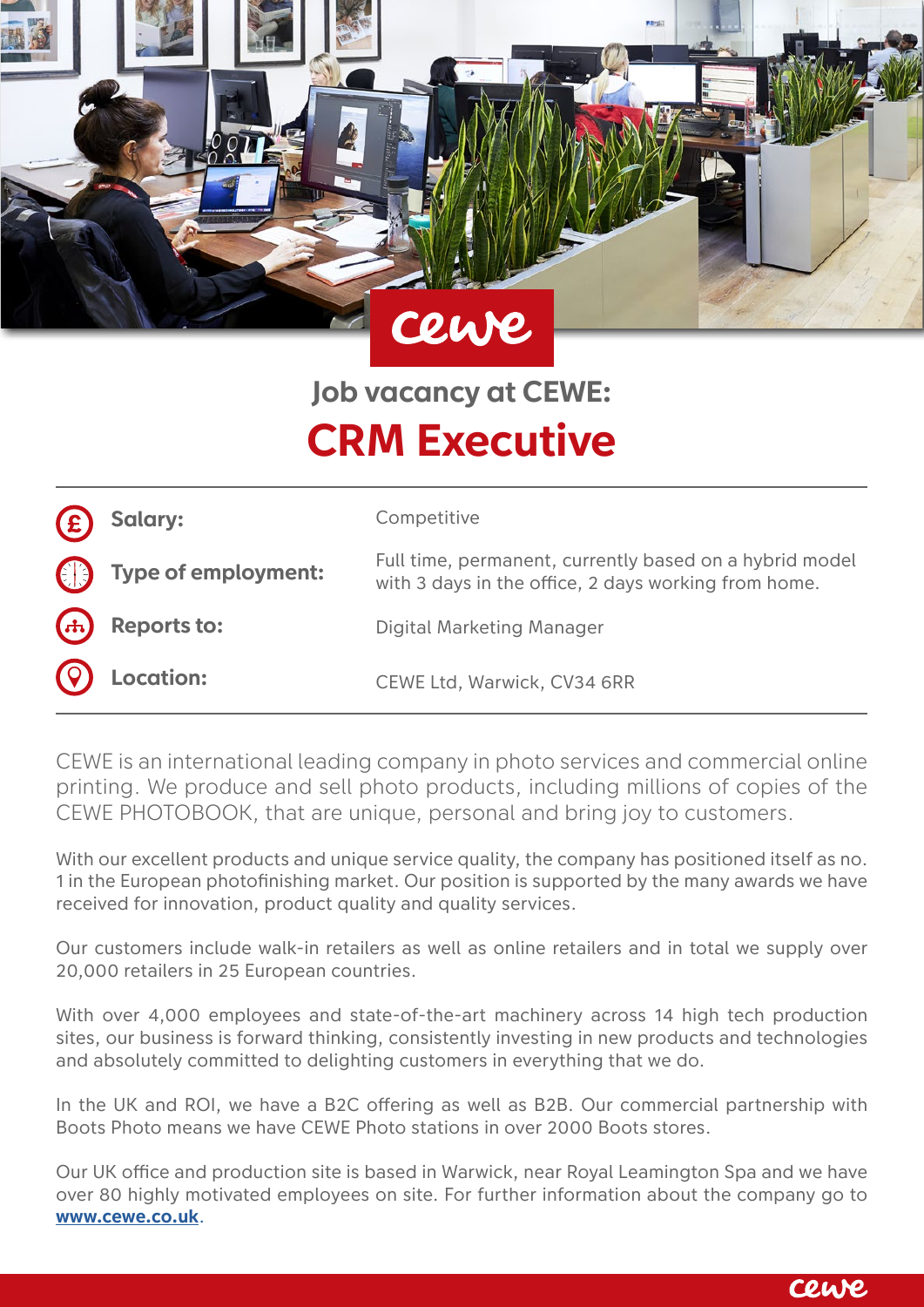## **The Role**

We are looking for a proactive Email Marketing Executive to join our team. This permanent role is for someone who is looking for their next role in the CRM field and gain hands-on experience in a thriving, supportive and growing marketing team.

### **Key Responsibilities**

- Supporting the Digital Marketing Manager with planning and assisting with the development and maintenance of the CRM **Strategy**
- Managing the build, scheduling and sending of email campaigns to retain, reward and reactivate customers at different stages of the consumer lifecycle
- Managing automated campaigns by mapping customer journeys
- Designing and managing A/B testing programme, implementing winning strategies
- Monitor overall programme KPIs and report on performance using insights to measure campaign success and inform future campaigns
- Working closely with Brand Marketing to ensure that brand guidelines are adhered to at all times
- Managing the database to constantly improve customer segmentation, targeting and performance.
- Identifying opportunities for data collection to increase the database size
- Monitoring competitor activity and conducting competitor analysis
- Assisting with creating content for Email Newsletters
- Networking with colleagues in various countries in order to integrate, learn and share knowledge across CRM teams

### **Key Requirements**

- The ability to meet tight deadlines and outstanding time management skills
- Building emails and other content as part of a wider marketing campaign
- Implementing strategies to test the various forms of marketing developed by your team
- Liaising with other departments to create a CRM strategy that works across the board
- Strong written and verbal communication skills
- Ability to interpret data and recommend improvements
- Good attention to detail and a creative approach to problem solving
- Strong team player with the ability to persuade others to buy into ideas/projects
- The ability to pick things up quickly and the desire to continually update knowledge/skills